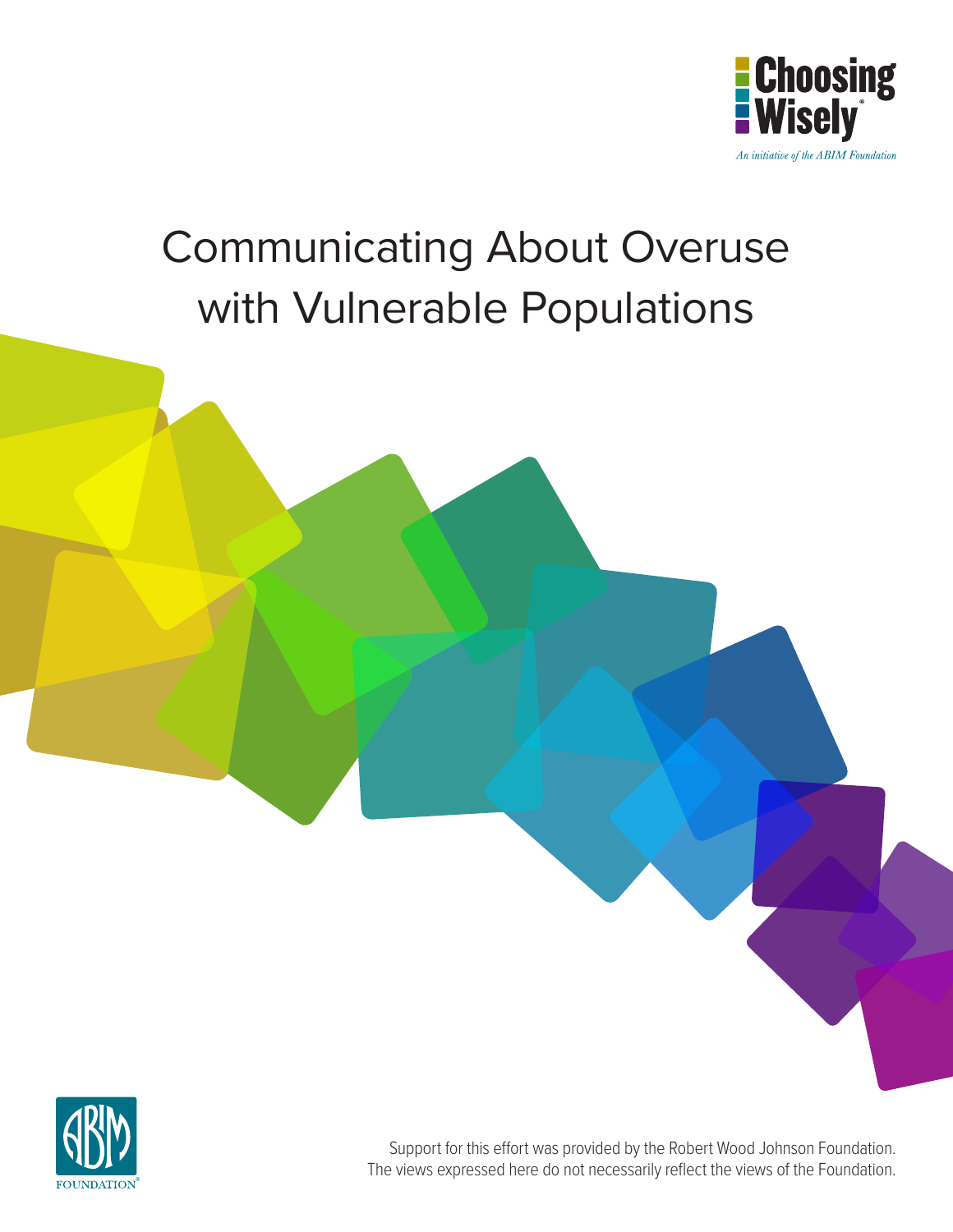### **OVERVIEW**

Overuse, or care that has a greater potential for harm than benefit, is widespread in American medicine, with severe effects on both quality of care and health care costs. To highlight and address this problem, the ABIM Foundation, in partnership with over 80 medical specialty societies, operates the *Choosing Wisely®* campaign, which promotes clinician-patient conversations about avoiding unnecessary care.

People living in poverty have long faced limited access to care and poorer morbidity and mortality. While some attribute poor outcomes directly to underuse, a growing body of research shows that overuse is prevalent in Medicaid and uninsured patients and in people of color of all income levels. Several studies have supported that low-value care is common among patients without insurance or with Medicaid and that physicians practice similar rates of low-value and high-value care regardless of their patients' insurance status. A recent study of Medicare beneficiaries by William Schpero et al. suggests there is "a possible double jeopardy for minority patients: long understood to be at risk of receiving less effective care, they appear often to be at risk of receiving more ineffective care." Additionally, because the high cost of care is one of the greatest barriers to access, low-income health care consumers are at increased vulnerability from financial harm from tests and treatments that have little to no benefit.

With support from the Robert Wood Johnson Foundation, the ABIM Foundation has begun to learn more about reducing overuse in vulnerable populations. As the first step in this project, we sponsored a series of four focus groups to explore perceptions and beliefs about overuse in a historically marginalized group.

### **METHODOLOGY**

The ABIM Foundation hired McCabe Message Partners to conduct four focus groups: two in November 2018 in Philadelphia and two in December 2018 in Hartford, Connecticut. Each group consisted of eight participants. Overall, participants identified as 48% men and 52% women and 39% black, 24% white and 36% Hispanic. All participants were "low income," which we defined as less than 250% of the federal poverty level. Because we wanted our participants to have opinions and comments on the topic, we chose people who are frequent healthcare consumers and said they interacted with a health care provider at least four times per year. Nineteen self-identified as caregivers as well as patients. Participants had mixed insurance coverage, with the majority on Medicaid (15 participants); five participants were uninsured.

Because of our small sample size, we solicited vigorous community partner participation. Our partners included the Camden Coalition of Healthcare Providers, the Hispanic Health Council (CT) and the University of Connecticut Health Diversity Institute. These partners helped design the focus group guide, observed the focus groups and helped guide conversation through directed notes to the focus group leaders. After the focus groups concluded, they shared insights and contributed to written focus group findings. Representatives from the Donaghue Medical Research Foundation, Network 4 Health Ministries and Qualidigm also observed the focus groups and shared their impressions. Additionally, the *Choosing Wisely* Patient Engagement Advisory Committee has reviewed and added input to this white paper.

Our hope is that this iterative process has added community context and nuance to our findings.

### **Participants sought medical care from:**



2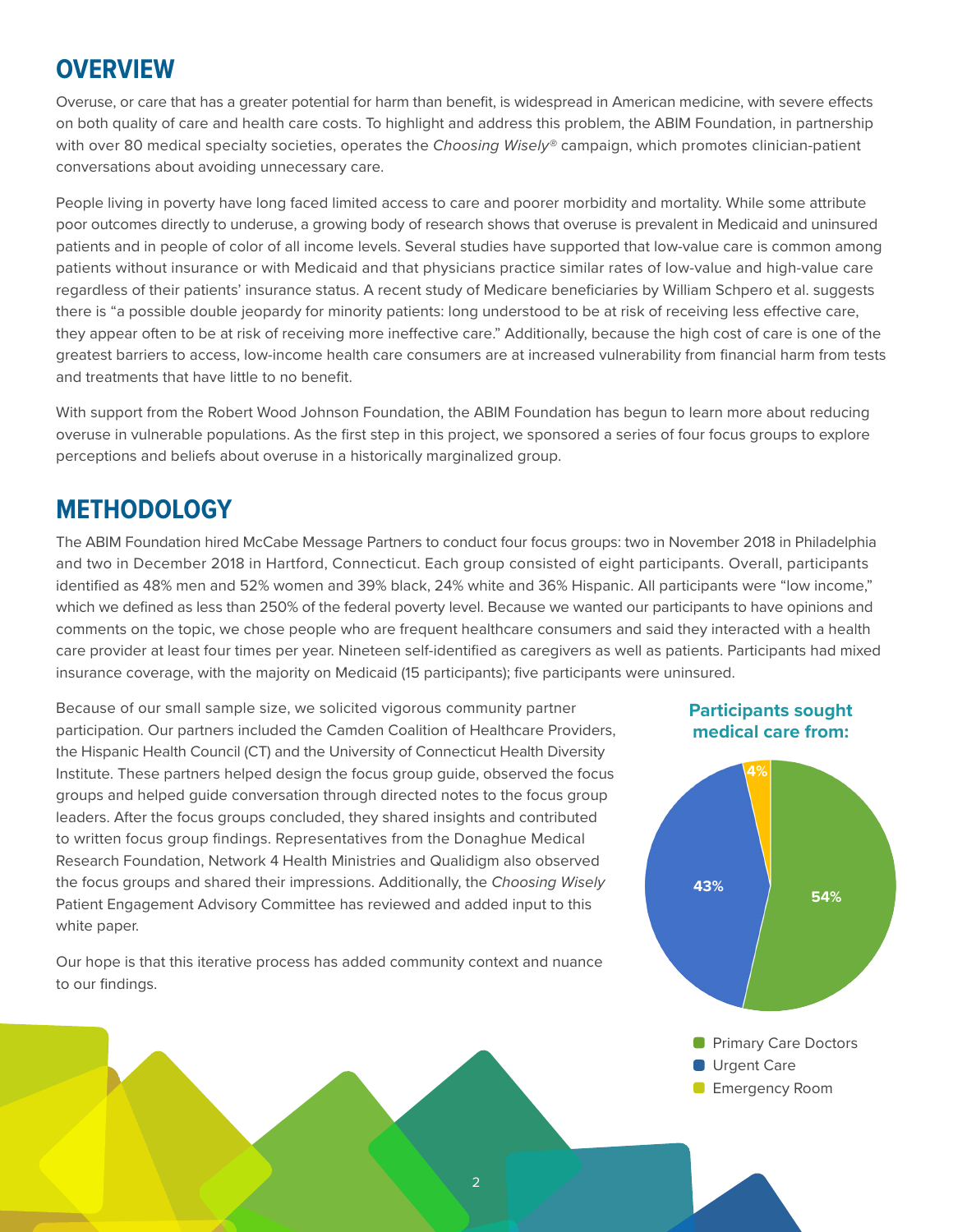# **THE FINDINGS**

#### **1. Participants are comfortable challenging their doctors about care decisions.**

Ten years ago, many low-income people like those in the focus groups would not have been insured. In 2018 – several years into the implementation of the Affordable Care Act – the great majority of the focus group participants were insured through a job or Medicaid. According to the Henry J. Kaiser Family Foundation, the number of uninsured nonelderly Americans decreased from over 44 million in 2013 to approximately 27.5 million in 2017.

Focus group participants described a health care system where they actively took charge of their care, knew about treatments, and relied on a primary care provider to manage their care. Nearly all participants said they felt comfortable questioning their clinicians and routinely questioned doctors about care

"If the doctor says, 'Do X, Y and Z,' and you're not sure about that, what do you do? I will question it first. If you give me a good enough reason, I say, 'Yes, let's do it.' If not, then I'll say, 'No. I won't do that.'"

- Philadelphia Participant

decisions. Whether privately or publicly insured – or uninsured – the majority of participants depicted themselves as activated advocates for their own health during clinical encounters. To ABIM Foundation staff, the focus group moderators, and invited partners/observers, this felt like a noticeable shift from a decade ago, when patients were hesitant to speak up to their physicians.

Despite their comfort in asking questions – and perhaps a reason to do so – participants expressed some concern that a doctor's recommendations could be influenced by factors other than optimal use of tests and treatments for their individual care, such as incentives from pharmaceutical companies or reimbursement levels from insurers. The growing prevalence of consumer driven plans and marketplaces has increased some patients' awareness of potential conflicts of interest in the health care system, and increased access has given greater voice to marginalized populations and communities of color who have historic distrust of a health care system that has in the past deliberately harmed them. Patients are more sophisticated about health care now, but that cuts both ways. They are more ready to engage but also more suspicious, and feel the need to guard against clinicians' potential conflicts of interest.

### **2. Focus group participants expressed relatively low levels of trust in their providers.**

About half of participants expressed mistrust of their doctors and/or cynicism about their doctors' care decisions. Several said they thought their doctors might be influenced by perks from pharmaceutical companies, or reimbursement levels from insurers. Skepticism of doctors' perceived financial motivations for recommending various types of care was greater among men, but some women participants also expressed concerns. Most participants said they frequently question their doctors' recommendations. Only a small minority said they never questioned their clinicians and always followed their direction. To the moderators and focus group observers, this felt like a noticeable shift from a decade ago when patients demonstrated implicit trust in their doctors.

"A couple visits that I've had, at the doctor or the ER specifically, where I go in there with a problem, and they're not addressing it…they were completely looking past everything I was saying, and they were just pushing me out the door."

– Hartford Participant

While participants expressed a desire for trusting, long-term relationships with clinicians, they also expressed a heightened awareness of how financial factors affect the health care system. These factors make patients more skeptical of the care they are receiving and require clinicians to invest more in establishing relationships built on trust and shared decision making.

Many of the participants reported using urgent care or having a poor relationship with their primary care physician. Those who felt they had a rapport with their doctor also expressed a higher level of trust. Participants characterized a good relationship as one in which they do not feel rushed, the clinician engages in conversation, has an understanding of their previous health history, social factors and mental health factors, and is open to questions.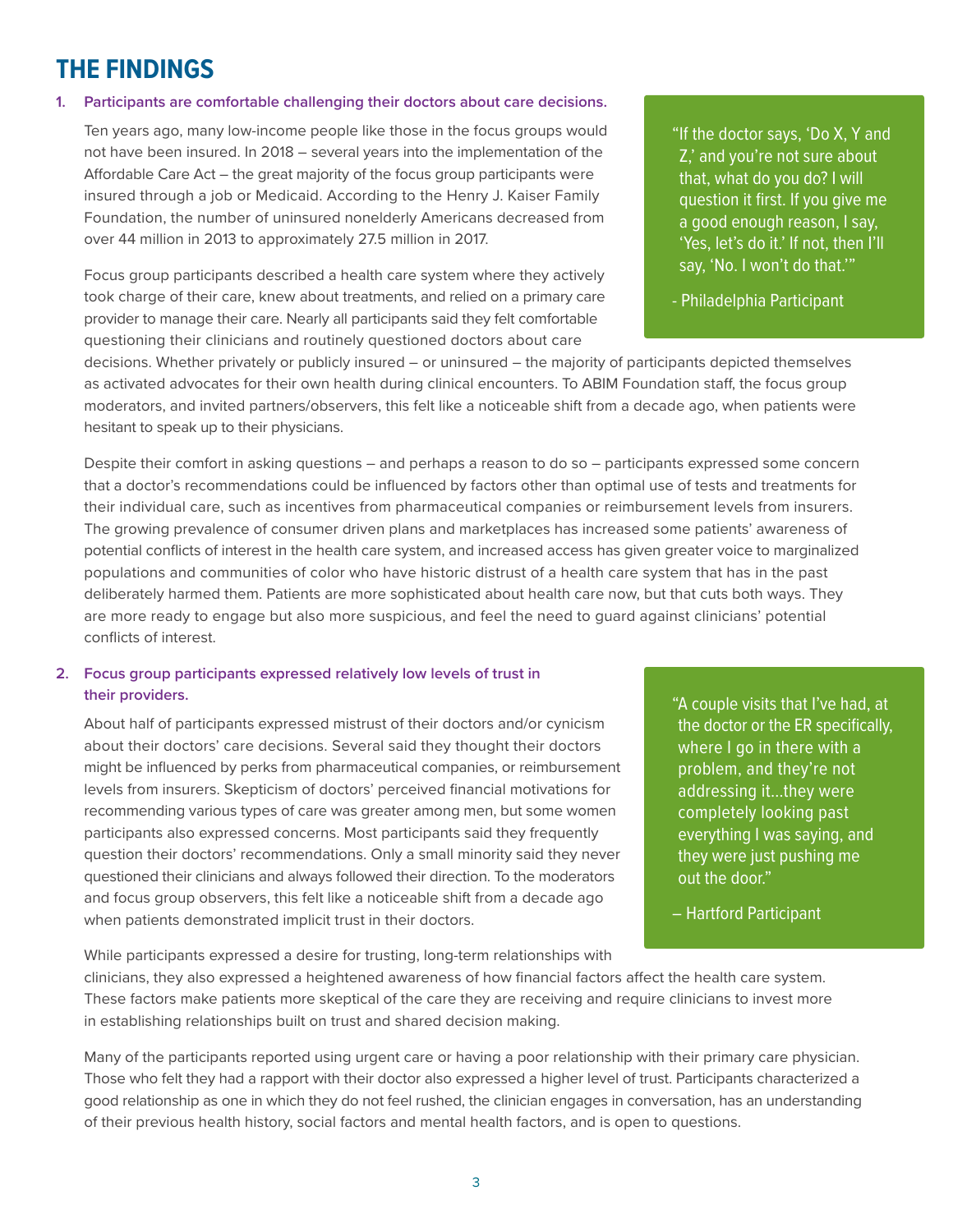#### **3. Participants said they conducted fairly extensive research about treatment options and trusted their own judgment about what's best for them.**

The majority of participants described the detailed research they conducted before a medical appointment. They were very knowledgeable about medical conditions and potential diagnoses and treatments. One participant who had been homeless – and until very recently was incarcerated – said he consulted *The Pill Book* before taking any medications. Virtually all felt informed and empowered to decide what care or treatment would be best for them. They talked about how they believed the care they want is almost always the care they need. In fact, most initially said they would go to another doctor if their doctor did not provide the specific treatment they desired and acquiesce to their wishes as patients. In reality, patient surveys show that opportunity costs, such as the additional time off and inconvenience, and financial costs, such as extra

"Before I go, I try to do as much research as I possibly could so that I'm educating myself a little bit as to what the diagnosis might be, or what the options might be, so that she doesn't try to sell me on something that I don't know anything about."

– Hartford Participant

co-pays and transportation costs, may make this "doctor shopping" difficult. However, the sentiment is an important indication of the growing role of the patient as a consumer, which was the intent of the ACA.

In addition, while patients said they were willing and capable of researching their health care decisions, many participants were still swayed by misinformation, such as misleading accounts about the dangers of vaccines and the inherent safety of "natural" remedies.

An improvement to the health system setting would be a culture, with supporting activities, that encourages clinicians to collaborate with and support patients who are researching their health, including helping them understand complex topics that are subject to misinformation or misinterpretation. As one of our community experts said, "Being ill-informed but activated could be a disaster."

Another insight is that sometimes participants questioned tests and treatments that may have been appropriate and necessary, but they did so because no clinician effectively communicated the rationale.

#### **4. More than anything, low-income focus group participants wanted to be heard by the health care system.**

Nearly every participant said being 'heard' by physicians was the most important aspect of the clinical encounter. Many said they value their clinician listening to them more than anything else. Virtually all said that the quality of the relationship mattered as much as the quality of care – and they judged that relationship by whether they felt listened to and respected. The desire to be heard was so strong that most even expressed sincere appreciation to the focus group moderators for asking them their opinions about these issues. This was most pronounced among African American men, who repeatedly thanked moderators for inviting them to the focus groups and listening to them.

Our participants' belief that their clinicians did not listen to them stresses the need not only to support patients in asking questions but also to encourage a more equal power dynamic between clinician and patient. As Goodyear-Smith and Buetow assert in their article published in Health Care Analysis on "Power Issues in the Patient Doctor Relationship," "Lack of concordance between doctors and patients can encourage paternalism but may be best resolved through negotiated care." Additionally, a 2017 study by Oliver Wyman found that low-income people of color are three times more likely than the population as a whole to feel disrespected by clinicians. This insight also underscores an important theme heard throughout the focus groups: participants' need for respect and the positive role of humility from providers in these conversations.

### **Framing Conversations Listen and Acknowledge Communicate the care plan and next steps Position as a positive Provide a clear rationale, including potential harm Plans B & C**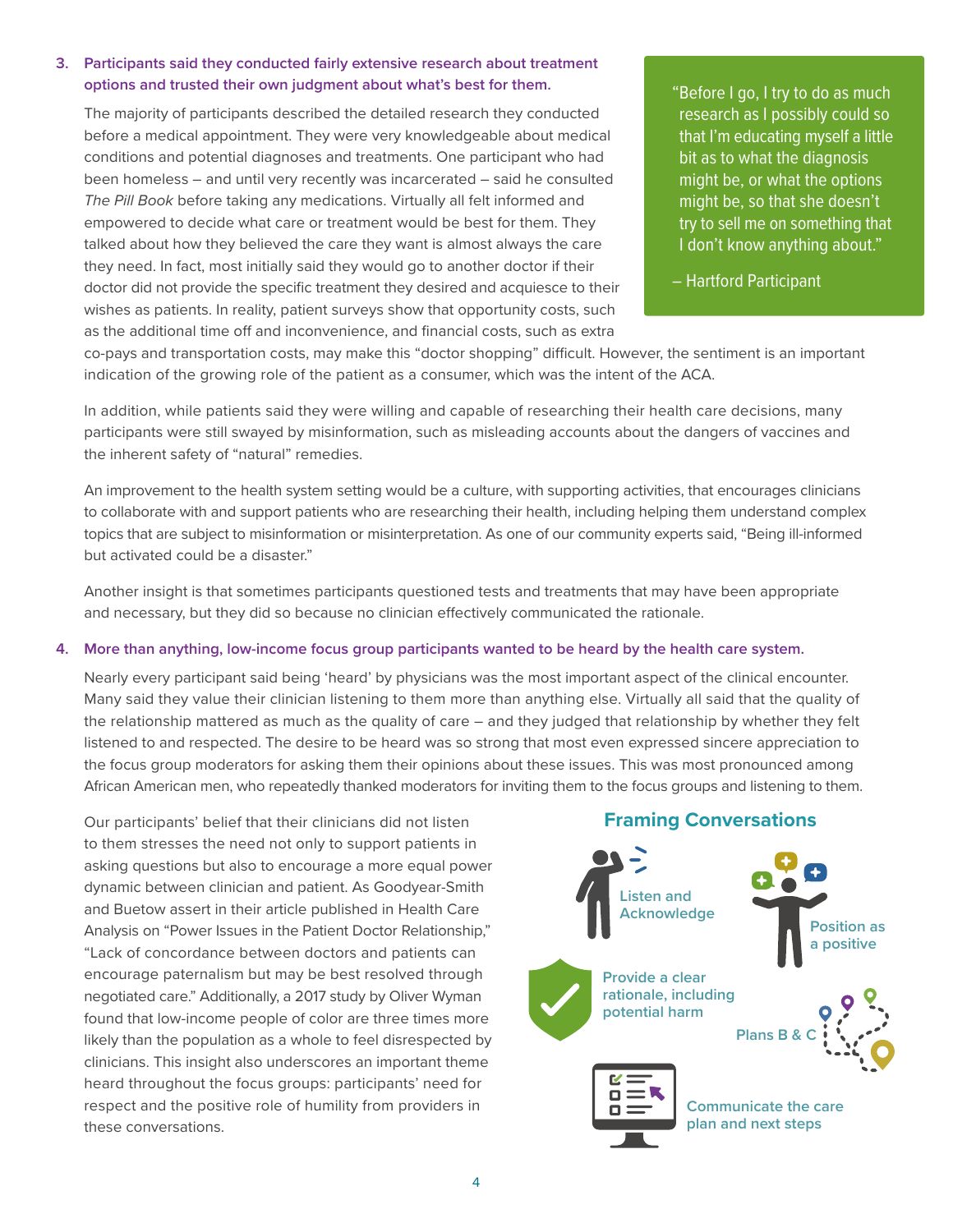**5. When having conversations about potential overuse and what care is right for the patient, the patients want a clear rationale for recommendations – including explaining potential harm – and recognition that there was a comprehensive plan in place.**

Because the participants felt strongly that they already knew what care was best for them, they initially were quite concerned and upset that a doctor might not prescribe a drug or order a test at the patient's request. But after the focus group discussions, all participants said they recognized the issue and felt inspired to have a conversation with their doctors about whether a given test, procedure and/or medication was really appropriate for them.

Nearly all agreed that their concerns about potentially not getting the treatment they wanted would be lessened if (i) their doctor listened closely to them – ensuring them that they had been heard as emphasized in point 4 – and then (ii) provided a clear rationale, whether or not they agreed, including explaining if harm could result. If the doctor recommended a different path, the participant wanted (iii) to know what would come next, in case the doctor's care plan didn't achieve favorable outcomes.

This insight taps most closely into the fears patients have from historical marginalization. Patients want to understand that their request is not being denied but that the clinician is trying to guide them to a better, safer option and that, if appropriate, their request might be fulfilled in the future.

"I think this – it's like finding a good doctor that you trust – I think it's the key. Bouncing ideas off of each other, [the doctor] knows what you're looking for, and he knows your health goals, and of course, he should have goals for you as well, and they should be geared towards you, not towards a group of patients; geared towards you. And I think that's a special thing to have."

When asked for comments at the conclusion of the focus groups, a majority of participants said they were most struck by hearing statistics about the frequency of inappropriate/ineffective care, and felt willing to discuss what care was right for them at their next medical appointment.

#### **6. Some participants believed their clinicians displayed bias when ordering tests or treatments for them.**

While a minority of participants felt they were victims of physician bias, very few felt this bias was related to their race. Most believed the bias was based on socioeconomic status. Notably, however, one African American man described being repeatedly questioned about risky sex and drug use, even though he engaged in neither and his symptoms

were unrelated to these behaviors. Several participants said bias occurred because of insurance status, with uninsured people being given limited options for tests, treatments or procedures, and generally "not respected."

The strong voices expressing bias based on insurance status and the underlying issues of lack of respect in care implies that clinicians would benefit from more training in this area, and indicates a need for a systematic look at how bias may be structural rather than merely part of the Point of Care conversation. For example, many clinicians will not know the insurance status of a patient unless the scheduling is set to group Medicaid or uninsured patients on a specific day for specific times or if Medicaid or uninsured patients are sent to a specific location.

"When I told them I didn't have insurance, they basically opened up the door and dumped me on the street. It was crazy. I never felt like—They basically were like, 'Get out of my hospital.'"

– Philadelphia Participant

<sup>–</sup> Hartford Participant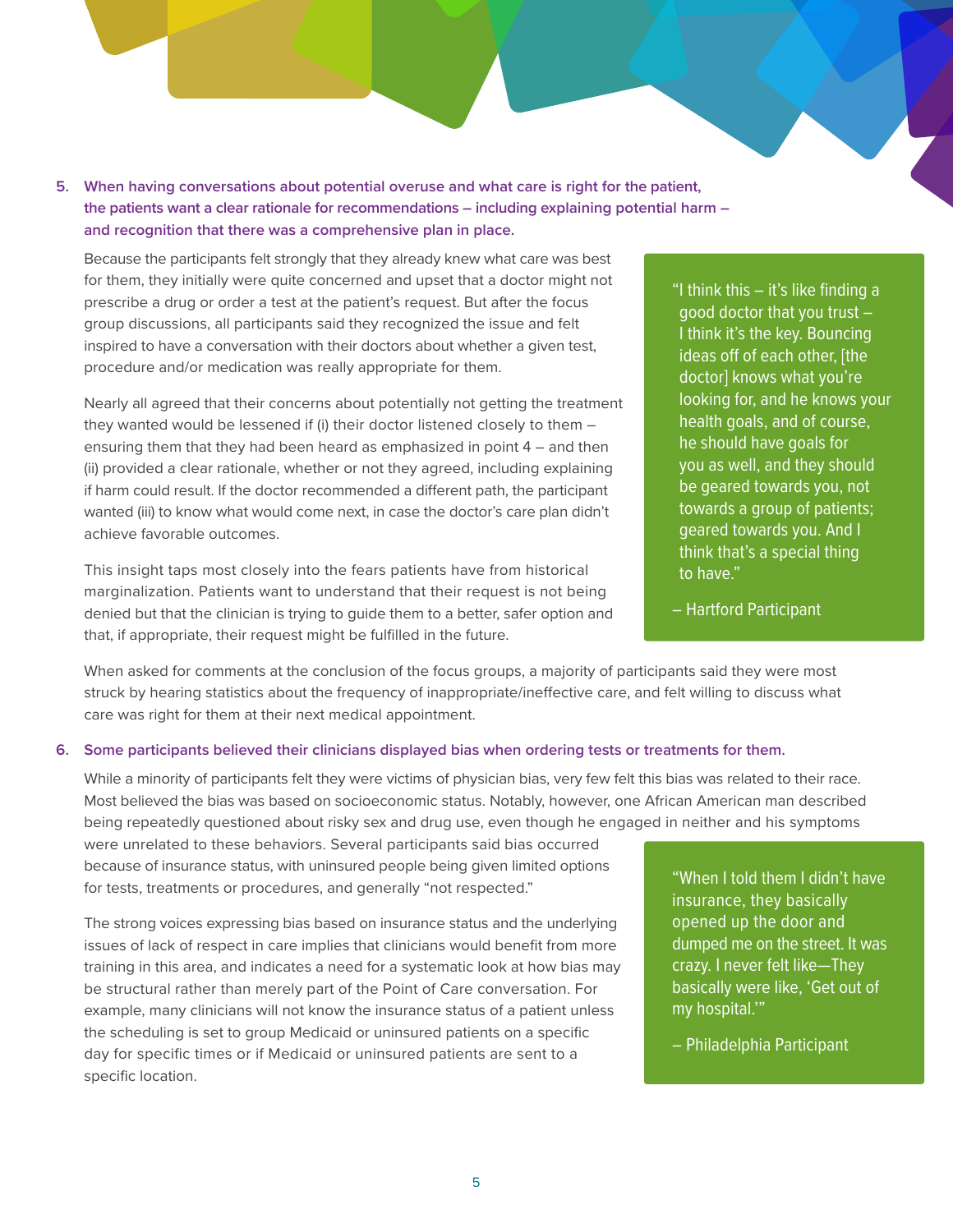#### **7. While about half of the participants initially thought "more care is better," a simple statistic about overuse made them question their beliefs.**

While some participants believed receiving more care was probably better than less, they questioned this after hearing a statistic used by *Choosing Wisely*: "20–25 percent of the tests, treatments or procedures that doctors order for their patients have no benefit – they don't help the patient get better, or may not even be recommended for their condition."

Virtually all participants felt the statistic was shocking yet believable, and very persuasive.

While this idea resonated with participants, the concept was brought up about

midway through the focus group discussion and may not have resonated without that context. In many ways, the focus groups created awareness and inspired conversation and analysis from peoples' lived experience. This indicates the value for patients to have safe group conversations that can help educate them on topics important for their own health-related decision making.

#### **8. Participants said "procedures" can cause the most unintended harm.**

The majority of participants firmly believed that the most harm could result from unnecessary procedures, followed by unnecessary prescription drugs. Few initially saw harm in unnecessary tests. But after a couple minutes of dialogue (typically led by one member of the group who raised concerns about radiation exposure), the group quickly saw potential dangers in unnecessary or duplicative tests.

Anecdotally, based on surveys of systems trying to implement *Choosing Wisely* recommendations, tests are often harder to reduce than procedures. While there are multiple factors that could lead to this, including defensive medicine, habit and hospital regulations, a relatively unexplored factor is the psychological

concept of cognitive dread for both patients and clinicians. Dr. Leon Seltzer suggests, "A primary motivating force in human nature is to avoid anxiety—unquestionably one of our most distressing emotions. So, when given the opportunity, we'd rather go ahead and process it than be paralyzed by it." This additional complexity to the decision making process may require a more multi-modal approach to interventions and a more behavioral approach to patient education.

### **9. Focus group participants feel empowered by the Choosing Wisely mission and want a health system that recognizes the individual needs of patients.**

All participants understood that *Choosing Wisely* aims to increase awareness of overuse and empower patients and physicians to have a discussion – where patients feel genuinely heard – about what care is right for their condition. Several participants said that personalizing these discussions based on patients' race and/or gender would make them even more effective.

The participants were clear that *Choosing Wisely's* messaging is effective, but that they need help getting to the place where these conversations can happen. While the ideal is clinicians who have sophisticated, sensitive communication skills, the inference is that many don't have them  $-it$  is a goal rather than their lived reality. Furthermore, the health care system bears responsibility for creating a culture in which questions are welcomed, clinicians have support in having these conversations, and patients are supported in their education about specific diagnoses, tests and treatments relevant to their health.

"If it's not quality care, you can get all the care you want. If it's not quality, I'm not getting better, you're not figuring out what's wrong with me. As long as the care is quality, then quantity doesn't really matter."

– Philadelphia Participant

"When it comes down to surgeries and procedures and stuff like that…I've become more skeptical. I definitely, when it comes to procedures, I've definitely become more questionable."

– Philadelphia Participant

"Having a conversation, to me, it lets you know, 'We're going to go back and forth about this.' It's not like an argument. Dialogue between you and your doctor. You guys are finding out what's the best way to treat your illness. They're not just talking at you. They're talking with you and they're listening and you're listening and you're working together rather than just, 'This is what you've got. Here you go. Here are some pills,' and telling you what to do."

– Philadelphia Participant